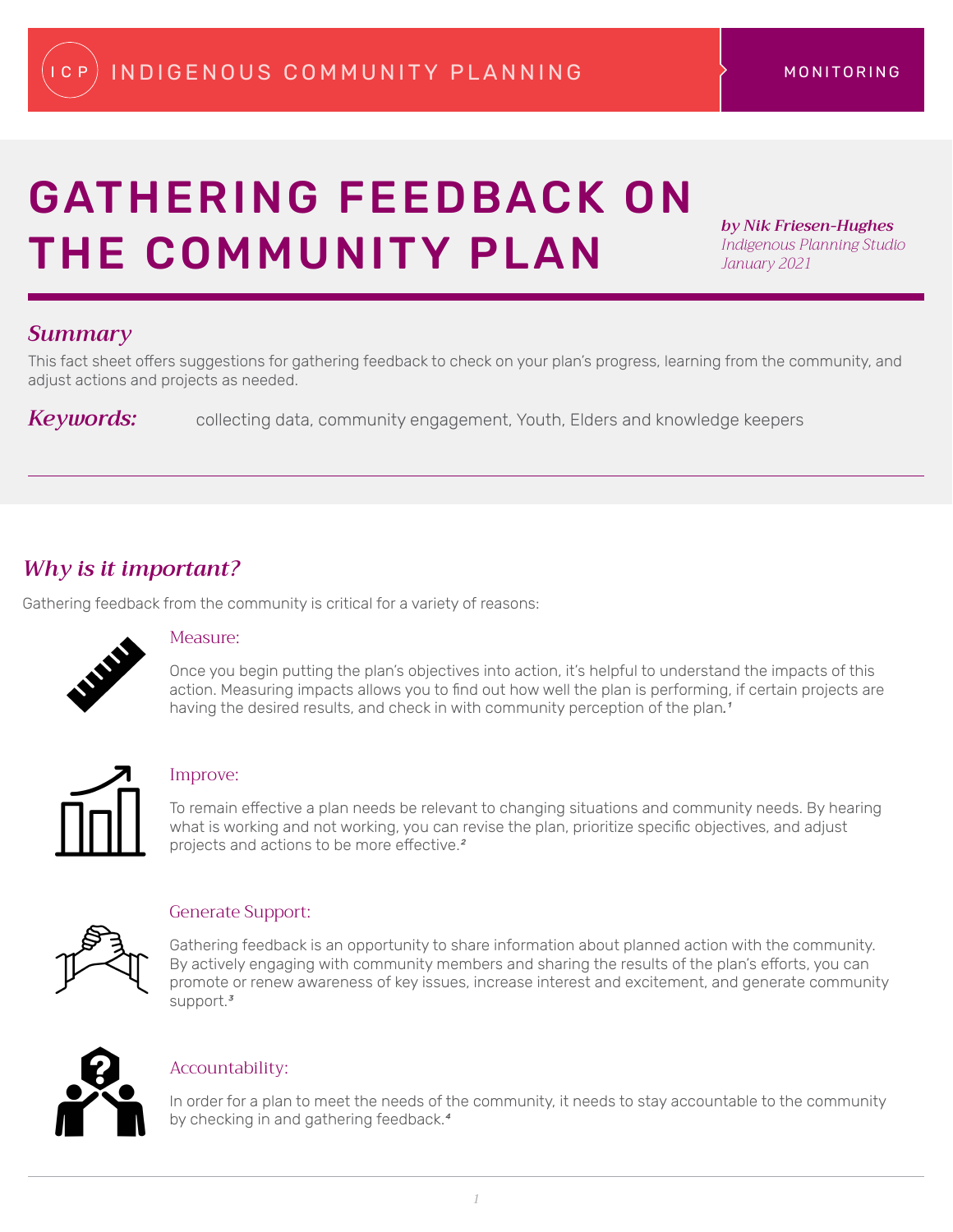# *What does gathering feedback consist of?*

#### *Gathering feedback is a several step process:*

#### Decide what you want to know:

The first step is to determine what kind of feedback you want to gather. Do you want to know how people feel in general, or about specific indicators, projects and objectives? Often, what you want to know stems directly from CCP projects and objectives.*5*

#### Develop indicators:

*1*

*2*

*3*

*4*

*5*

*6*

*7*

Once you decide what you want to know, it can be helpful to develop indicators. Indicators are a useful way of measuring the impact of CCP projects and objectives. They can be quantitative (how many people have used a new bench) or qualitative (how people feel about the new bench). It can be helpful to relate indicators to specific projects or objectives. Often, it's best to measure the 'success' of your CCP using a mix of indicators. Choose indicators that will be possible to collect through community feedback, and that will help answer what you want to know.*6*

#### Identify stakeholders:

Who you engage will depend on what you want to know. For example, if you want to learn about recreation activities, talk to youth.

#### Gather feedback:

Methods will depend on the specific situation. See more on page 3*.* 

#### Analysis:

Once you have your feedback, you can measure it based on the indicators you chose. Your analysis can tell you if things are improving, staying the same, or getting worse.*7* 

#### Make changes:

Once you have measured your feedback, you can consider and incorporate feedback, make changes to the CCP, and adjust projects or actions.*8*

#### Share:

Make sure the impact of feedback is known to the community. Share results in a clear, transparent, and accessible way.*9* 

## *Best Practice*

- Clarity: Be clear, transparent, and honest with the community. Be clear about what you want to know, how feedback will be used, and where the community can find out about what's happening. Make sure handouts and visuals are clear and accurate.*10*
- Integrate: Whenever appropriate, integrate local culture, language, and arts into activities and engagement.<sup>11</sup>
- Inclusive: Ensure methods of gathering feedback are inclusive and accessible, and community events offer a supportive environment. Address barriers to engagement by providing supports such as child-care or resources such as food for groups that are harder to reach.*12*

## *Ensure methods of gathering feedback are inclusive and accessible*

- Empower: Whenever possible use engagement as an opportunity to support community, provide skill-building opportunities, volunteer or employment opportunities.*13*
- Develop: Some engagement methods require certain skills – if you lack experience it can be helpful to develop your communication, presentation, or facilitation skills beforehand, or talk to someone who has more experience for advice*.14*
- Plan: Plan ahead, give yourself enough time, and stay organized when tracking feedback so your results are more accurate and you can more easily perform analysis.*15*
- Individual: Seek to understand your audience and choose engagement methods that are appropriate to your unique community. Use language that is suited to the community.*16*

## *Choose engagement methods that are appropriate to your unique community*

- Use resources: When possible, work with existing organizations, networks, groups, partnerships, and resources in the community.*17*
- Celebrate: Gathering feedback goes hand in hand with celebrating the successes of the CCP. This is an opportunity to share the results of all of the community's hard work, and can help increase awareness, motivation and confidence.*18*
- Catalog: Whenever possible and appropriate, take pictures and video of projects and community events. This can help share the positives of CCP projects as well as apply for funding.19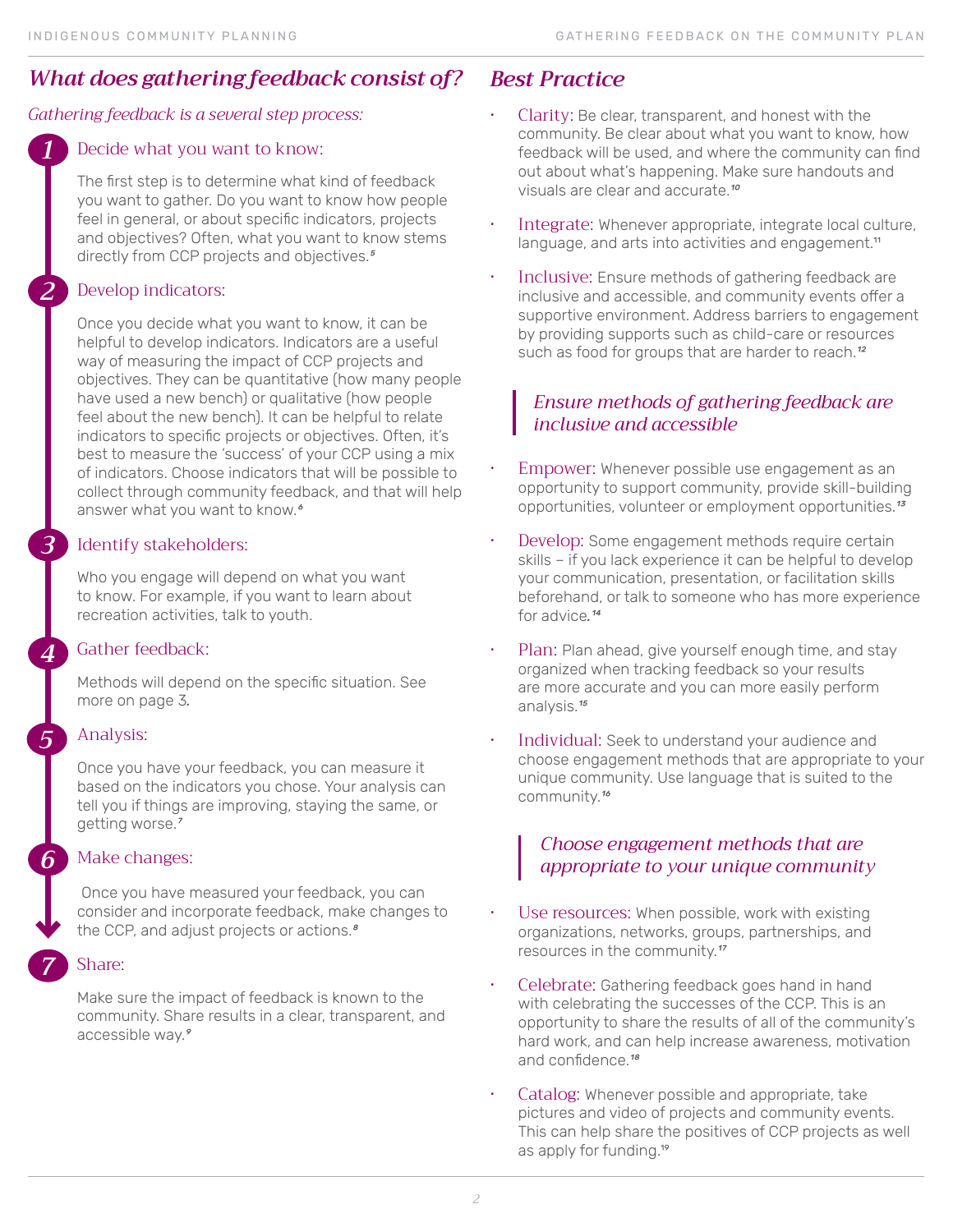## *Who to gather feedback from?*

Anyone in the community can provide helpful feedback. Sometimes, it may be beneficial to gather feedback on specific projects – in this case, anyone who is affected by the project directly or indirectly. Different methods of gathering feedback will be better suited to different groups – for example, those living on or off reserve. Within the community, it's helpful to identify community leaders and communication networks to reach as many people as possible.<sup>20</sup>

In general, it's helpful to receive feedback from:



*Table 1 | Groups to receive feedback from* 

## *When to gather feedback?*

The process of gathering feedback in ongoing, and it's best to gather feedback as often as possible. It can be helpful to gather feedback at different stages of your CCP objectives, as well as after specific events or activities. Different stages of the project, or different times of year, will be better suited for different types of engagement and you may need to be strategic. For example, you may want to consider gathering feedback before you begin a new project or CCP objective, then gathering feedback after it's completed to get an idea of the impact. If you want to better understand people's thoughts on specific engagement activities, try gathering feedback during activities.<sup>21</sup>

# *How to Gather Feedback*

There are many different methods for gathering community feedback. It's often best to use a range of methods to increase participation.<sup>22</sup>

#### Conversation: Casual conversation is a great way to gather general information from the community and can be effective at open houses, events, and activities. It can be helpful to take notes in a logbook to keep track of what you hear.<sup>23</sup>

*It's often best to use a range of methods to increase participation.*

Key interviews: While more time-consuming, this is an effective way of gathering in-depth feedback. This is used most often with key participants or hard to reach individuals who may not provide feedback at community events.<sup>24</sup>

Survey: Surveys are useful for gathering a range of community feedback. They can be online, over the phone, on paper, and can be handed out at events. Make sure surveys are short, and questions are clear.<sup>25</sup>

Radio: Radio can be an effective way to gather feedback, share project success and events, and share information with the community.26

Newsletters: Feedback forms can be incorporated into online or print newsletters. This is most effective when newsletters are distributed more regularly.*27* 

Focus groups: Focus groups bring a small number of people (5-10) together, often to discuss specific issues. Focus groups can include a particular group, such as children. Focus groups can be more open and productive than community meetings, but can be challenging to facilitate effectively.2*8* 

Public meetings: Public meetings can be effective at gathering feedback from a lot of people. They also provide a good opportunity to host smaller group discussions or share progress. Use maps, posters, and visuals for greatest effect.*29* 

Open house: More informal than a public meeting, open houses can be a more comfortable and less intimidating environment for people to provide feedback.*30*

Social media: Facebook, Twitter, websites and blogs can all be used to share progress and gather feedback from the community. Whenever possible, share videos, images, and text of CCP progress and action. Update regularly to keep people engaged.3*1* 

Suggestion boxes: Suggestion boxes allow people to provide feedback anonymously, which may encourage greater response. Suggestion boxes work well if placed in an accessible location, or public building such as a community centre.*32*